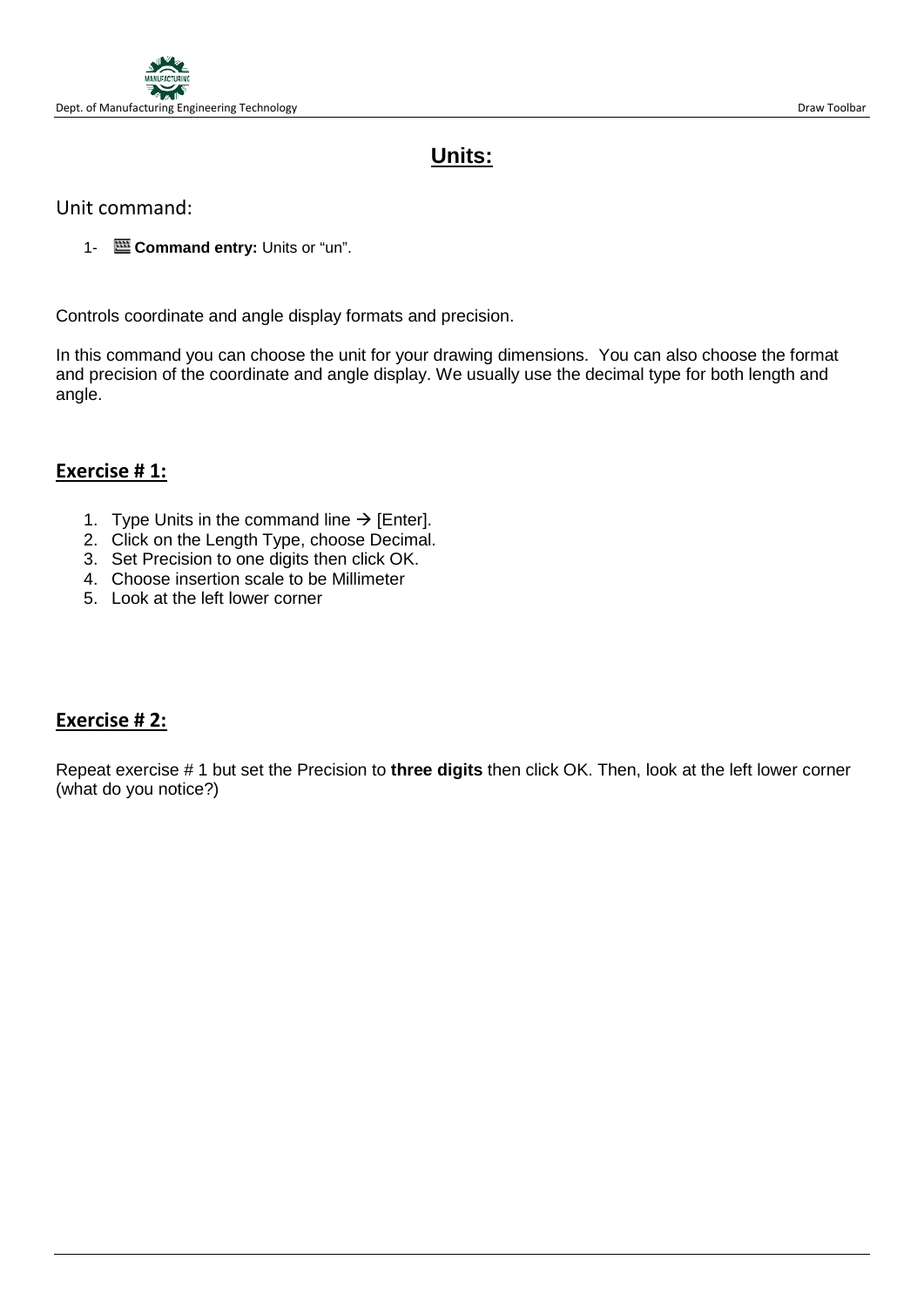

# **Limits:**

Limits Command:

1- **Command entry:** Limits.

Sets and controls the limits of the grid display in the current Model or layout tab. The limits set the limit of the page that you want to use to draw. Your page can be few square millimeters, or it can be square kilometers.

It is recommended that you set your units before you set the limits of the page. It is also recommended that the lower left corner is set to (0,0).

#### **Exercise # 1:**

Set the lower left corner to 0,0 then the upper right corner to 300,500. Turn grid on and zoom all to see the full drawing area that you set.

#### **Exercise # 2:**

Set the lower left corner to 0,0 then the upper right corner to 1000,2000. Turn grid on and zoom all to see the full drawing area that you set.

What do you notice?